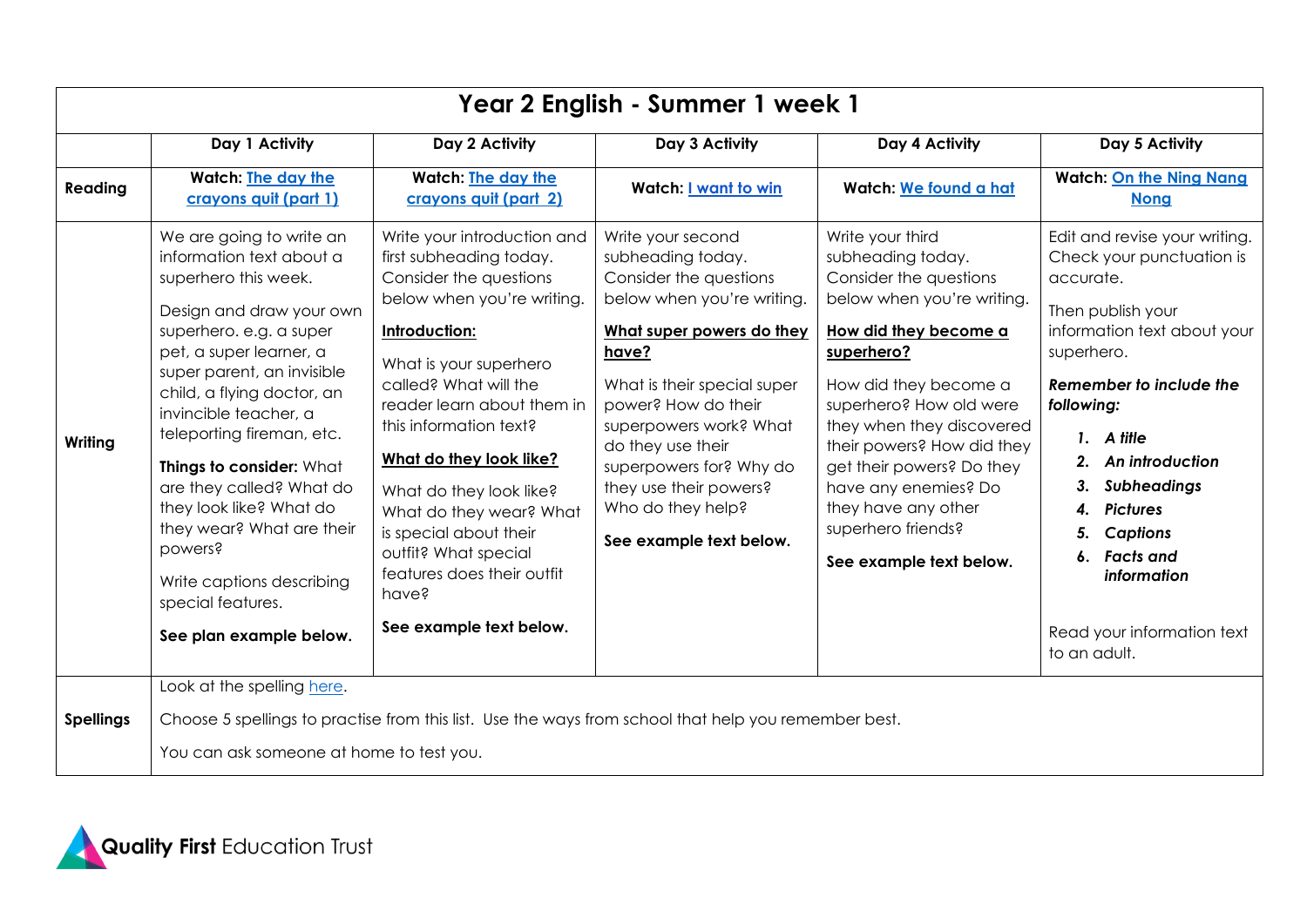## **Writing - Day 1 support**

# **Use the word bank to help you**



# **Draw your picture**



## **Label what your superhero is wearing**



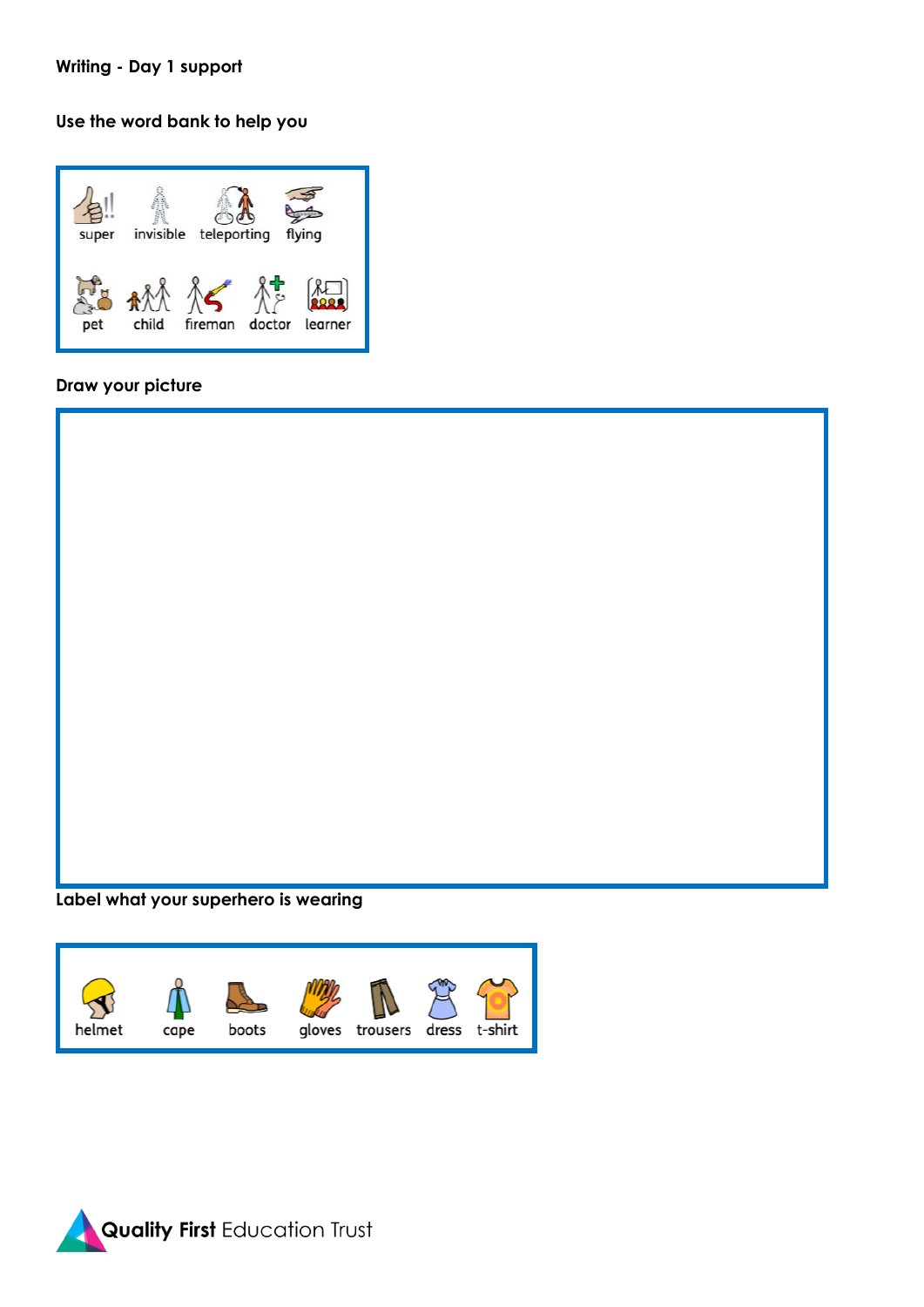# **The Super Tutor**

## **Introduction**

Have you ever heard about the Super Tutor? The Super Tutor is an extraordinary modern day superhero. Read on to find out about what she looks like, what her superpowers are and how she became a superhero. How impressed you will be!

# **What do they look like?**

The Super Tutor has long brown hair that she always ties up in a ponytail and eyes that are as blue as the ocean. She wears bright red gloves and a long flowing blue cape. On her top you will see a capital T, which stands for Tutor. The Super Tutor never goes on her superhero missions without her cape and special green boots because they help her fly. They work by pulling an activation chord that allows her to zoom through space to help people who need it.

## **What superpowers do they have?**

The Super Tutor's superpowers include flying and having a bulging brain full of knowledge to share with friends. How can she fly? Well, she designed her own beautiful blue cape which can transport her to anyone needing help with their learning. When she puts the cape on and clicks her heels together and pulls the activation chord then whoosh, she can fly. To share her braininess with people she simply closes her eyes tight and the knowledge floats from her brain into her student's brain. How astonishing!

## **How did they become a superhero?**

When she was 7 years old, the Super Tutor was forced to stay indoors by a nightmare superpower that roamed the lands, called Coronamare. She didn't let Coronamare stop her from learning. The Super Tutor worked night and day to learn as possible until her brain became full to the brim of facts and knowledge. There was no question she could not answer. From that day onwards, she could fly to help others with their learning. With the help of her friends, the Super Learners, the Flying Doctors, the Neverending Shelfstackers and Patient Parents all the children could learn and the evil superpower Coronamare was defeated.

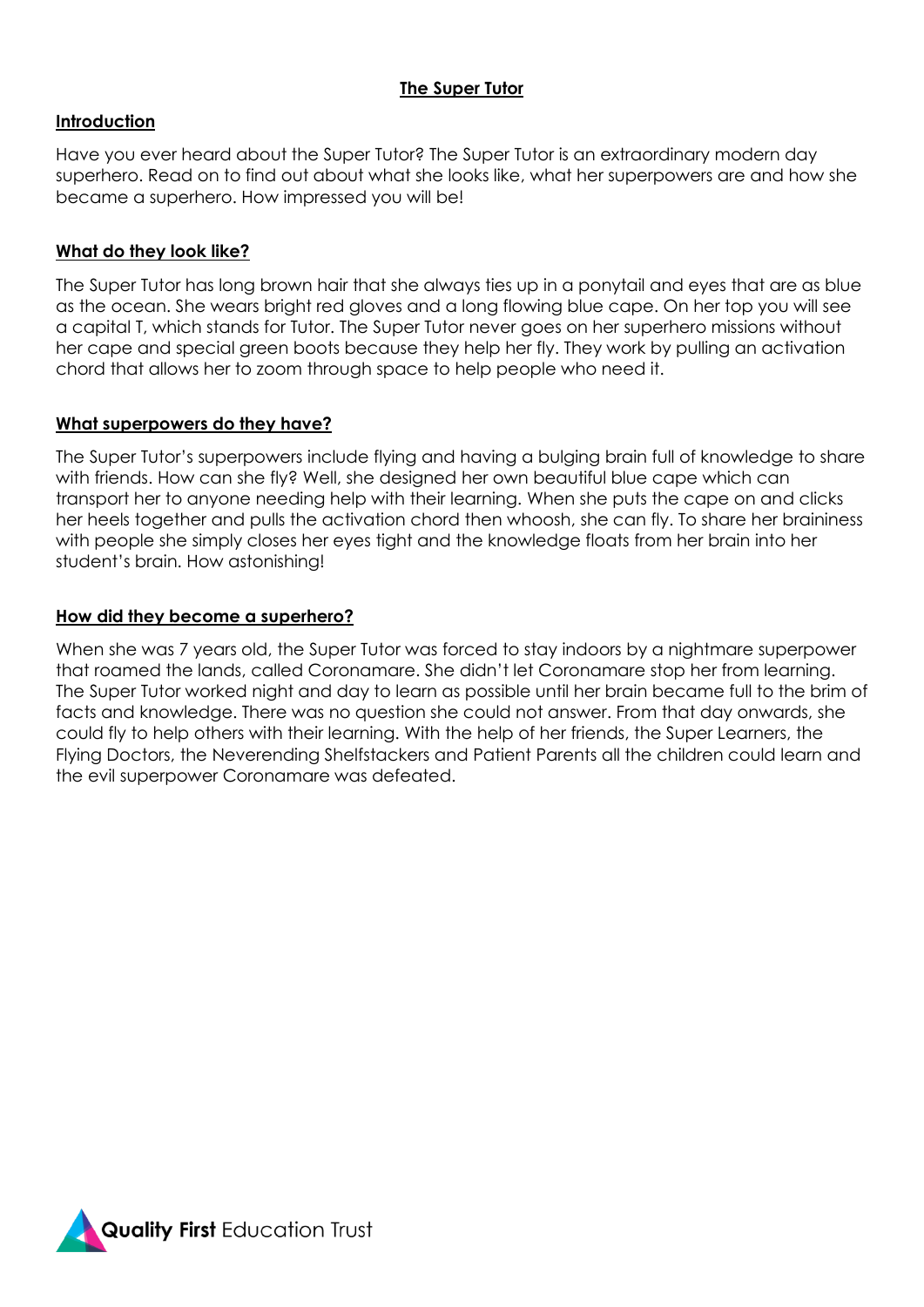## **Writing - Day 2 support**

Use these questions and sentence starters to help you.

#### **Introduction:**

**What is your superhero called?**

My superhero is called

#### **What will the reader learn about them in this information text?**

Read on to find out what they look like,\_\_\_\_\_\_\_\_\_\_\_\_\_\_\_\_\_\_\_\_\_\_\_\_\_\_\_\_\_\_\_\_\_\_\_\_\_\_\_\_\_\_\_\_\_\_\_\_\_

and  $\overline{a}$ 

## **What do they look like?**

#### **Describe your characters hair and face**

He / She has**\_\_\_\_\_\_\_\_\_\_\_\_\_\_\_\_\_\_\_\_\_\_\_\_\_\_\_\_\_\_\_\_\_\_\_\_\_\_\_\_\_\_\_\_\_\_\_\_\_\_\_\_\_\_\_\_\_\_\_\_\_\_\_\_\_\_\_\_\_\_\_**

# **What do they wear?**

He / She wears\_\_\_\_\_\_\_\_\_\_\_\_\_\_\_\_\_\_\_\_\_\_\_\_\_\_\_\_\_\_\_\_\_\_\_\_\_\_\_\_\_\_\_\_\_\_\_\_\_\_\_\_\_\_\_\_\_\_\_\_\_\_\_\_\_\_\_\_\_

**\_\_\_\_\_\_\_\_\_\_\_\_\_\_\_\_\_\_\_\_\_\_\_\_\_\_\_\_\_\_\_\_\_\_\_\_\_\_\_\_\_\_\_\_\_\_\_\_\_\_\_\_\_\_\_\_\_\_\_\_\_\_\_\_\_\_\_\_\_\_\_\_\_\_\_**

## **What is special about their outfit?**

On their top they have\_\_\_\_\_\_\_\_\_\_\_\_\_\_\_\_\_\_\_\_\_\_\_\_\_\_\_\_\_\_\_\_\_\_\_\_\_\_\_\_\_\_\_\_\_\_\_\_\_\_\_\_\_\_\_\_\_\_\_\_\_\_\_\_

## **What special features does their outfit have?**

The special feature on their outfit is\_\_\_\_\_\_\_\_\_\_\_\_\_\_\_\_\_\_\_\_\_\_\_\_\_\_\_\_\_\_\_\_\_\_\_\_\_\_\_\_\_\_\_\_\_\_\_\_\_\_\_\_

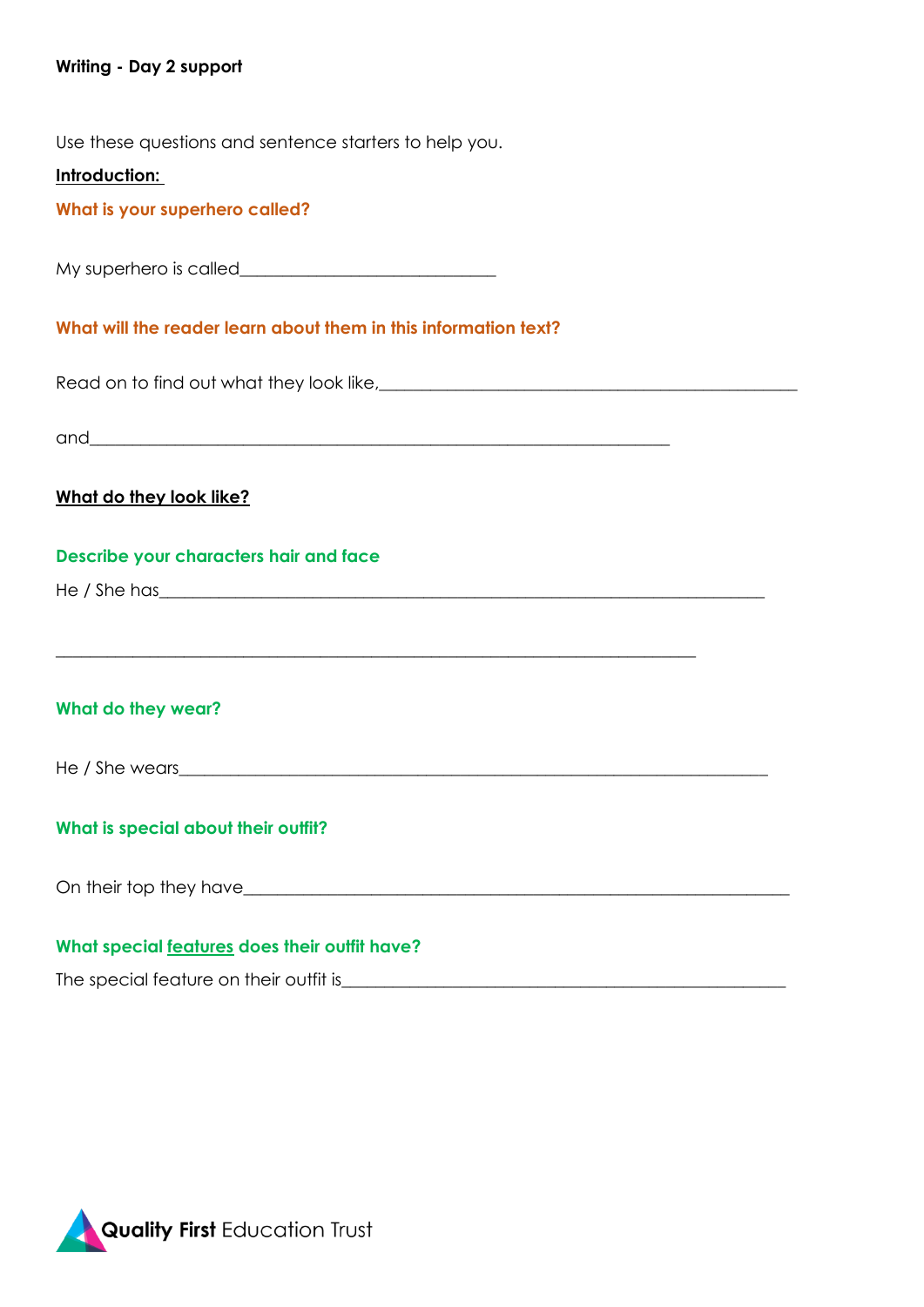# **Writing - Day 3 support**

Use these questions and sentence starters to help you.

| What super powers do they have?                                                   |  |  |  |  |  |  |
|-----------------------------------------------------------------------------------|--|--|--|--|--|--|
| What is their special super power?                                                |  |  |  |  |  |  |
| Name of superhero: ____________________________ super power is __________________ |  |  |  |  |  |  |
| How do their superpowers work?                                                    |  |  |  |  |  |  |
|                                                                                   |  |  |  |  |  |  |
|                                                                                   |  |  |  |  |  |  |
| What do they use their superpowers for?                                           |  |  |  |  |  |  |
|                                                                                   |  |  |  |  |  |  |
| Why do they use their powers?                                                     |  |  |  |  |  |  |
|                                                                                   |  |  |  |  |  |  |
| Who do they help?                                                                 |  |  |  |  |  |  |
| Their super power helps____                                                       |  |  |  |  |  |  |

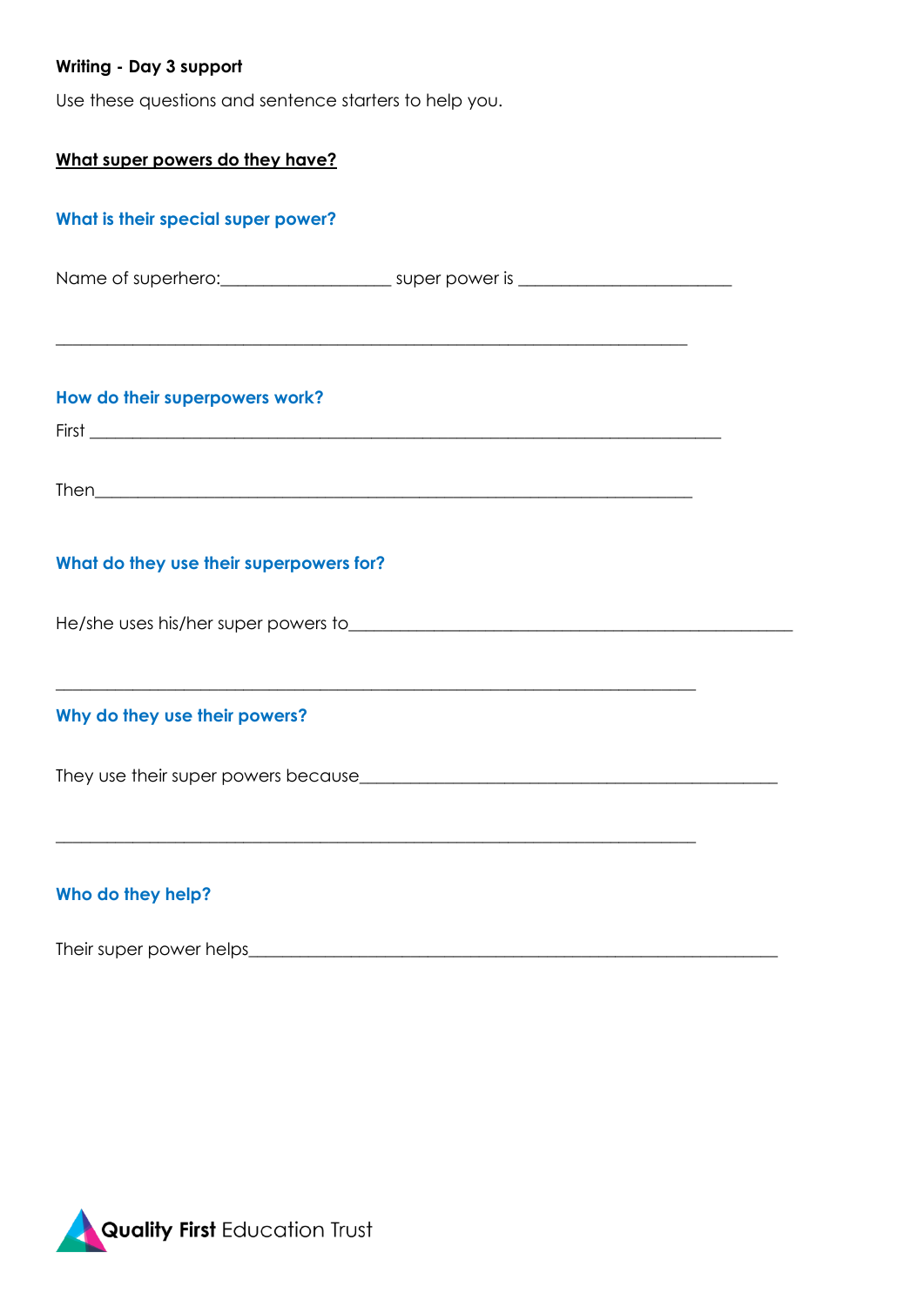# **Writing - Day 4 support**

Use these questions and sentence starters to help you.

| How did they become a superhero?                                                                                                                                                                                               |  |
|--------------------------------------------------------------------------------------------------------------------------------------------------------------------------------------------------------------------------------|--|
| How old were they when they discovered their powers?                                                                                                                                                                           |  |
| He/she was services and the services of the services of the services of the service of the services of the services of the services of the services of the services of the services of the services of the services of the ser |  |
| How did they become a superhero?                                                                                                                                                                                               |  |
|                                                                                                                                                                                                                                |  |
| Do they have any enemies?                                                                                                                                                                                                      |  |
| Do they have any other superhero friends?                                                                                                                                                                                      |  |
| has so many superhero friends who are called_                                                                                                                                                                                  |  |
|                                                                                                                                                                                                                                |  |

\_\_\_\_\_\_\_\_\_\_\_\_\_\_\_\_\_\_\_\_\_\_\_\_\_\_\_\_\_\_\_\_\_\_\_\_\_\_\_\_\_\_\_\_\_\_\_\_\_\_\_\_\_\_\_\_\_\_\_\_\_\_\_\_\_\_\_\_\_\_\_\_\_\_\_